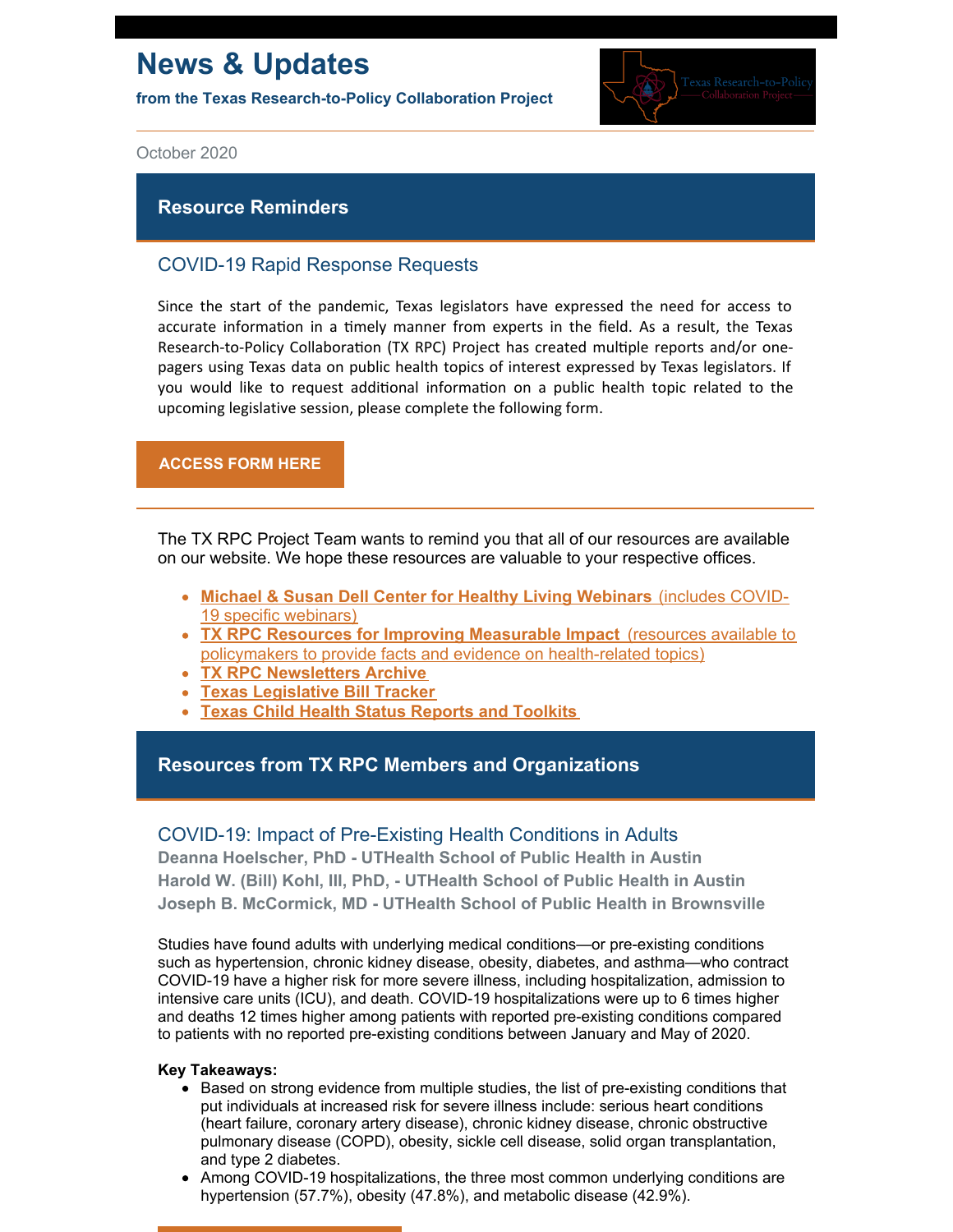# COVID-19: Impact of Pre-Existing Health Conditions in Children

**Deanna Hoelscher, PhD - UTHealth School of Public Health in Austin Harold W. (Bill) Kohl, III, PhD, - UTHealth School of Public Health in Austin Joseph B. McCormick, MD - UTHealth School of Public Health in Brownsville**

Though data on pediatric cases (≤18 years) of COVID-19 are limited, early studies indicate that severe complications from COVID-19 appear to be less common among children compared to adults. Children with underlying medical conditions—or pre-existing conditions such as obesity, diabetes, asthma, chronic lung disease, and immunosuppression—who contract COVID-19 have a higher risk for severity of illness, hospitalization, admission to pediatric intensive care units, and death.

#### **Key Takeaways:**

- Among 121 childhood deaths related to COVID-19, 75% had an underlying health condition.
- In the U.S., among 246 pediatric COVID-19 hospitalizations with information on underlying medical conditions, 52.7% had at least one pre-existing condition, the most common being obesity (44.5%), asthma (14.0%), and neurologic conditions (13.2%).
- Children with underlying conditions that pre-dispose them to possible severe disease should not be exposed in face-to-face school participation.

### **[DOWNLOAD](https://sph.uth.edu/research/centers/dell/legislative-initiatives/COVID-19 CHILD Pre-Existing Conditions.pdf) THE REPORT**

## COVID-19: Impact of Childhood Obesity on Health Outcomes

**Deanna Hoelscher, PhD - UTHealth School of Public Health in Austin Alexandra van den Berg, PhD, MPH - UTHealth School of Public Health in Austin**

**Shreela Sharma, PhD - UTHealth School of Public Health in Houston Sarah Messiah, PhD - UTHealth School of Public Health in Dallas Belinda Reininger, DrPH - UTHealth School of Public Health in Brownsville Leah Whigham, PhD - UTHealth School of Public Health in El Paso Emily Dhurandhar, PhD - Metabologix, LLC**

Though COVID-19 infections remain low in younger populations, children with obesity are at greater risk for hospitalization and mechanical ventilation from COVID-19. Recommendations include supporting telemedicine to coordinate care for youth with obesity, strengthening school- and community-based efforts to promote healthy eating and physical activity, and reinforcing COVID-19 prevention efforts in childcare centers and schools.

#### **Key Takeaways:**

- Texas has the **5th highest rate** of adolescent obesity and **19th highest rate** of childhood obesity among states in the U.S.
- During stay-at-home orders, youth have reported more physical inactivity, sedentary behavior, and consumption of unhealthy foods and sugar-sweetened beverages - all of which increase risk for weight gain.
- Severe obesity is an even higher risk for COVID-19 complications among children compared to obesity, asthma, and neurologic conditions .

**[DOWNLOAD](https://sph.uth.edu/research/centers/dell/legislative-initiatives/COVID-19 Childhood Obesity.pdf) THE REPORT**

### COVID-19: Impact of Adult Obesity on Health Outcomes **Deanna Hoelscher, PhD - UTHealth School of Public Health in Austin**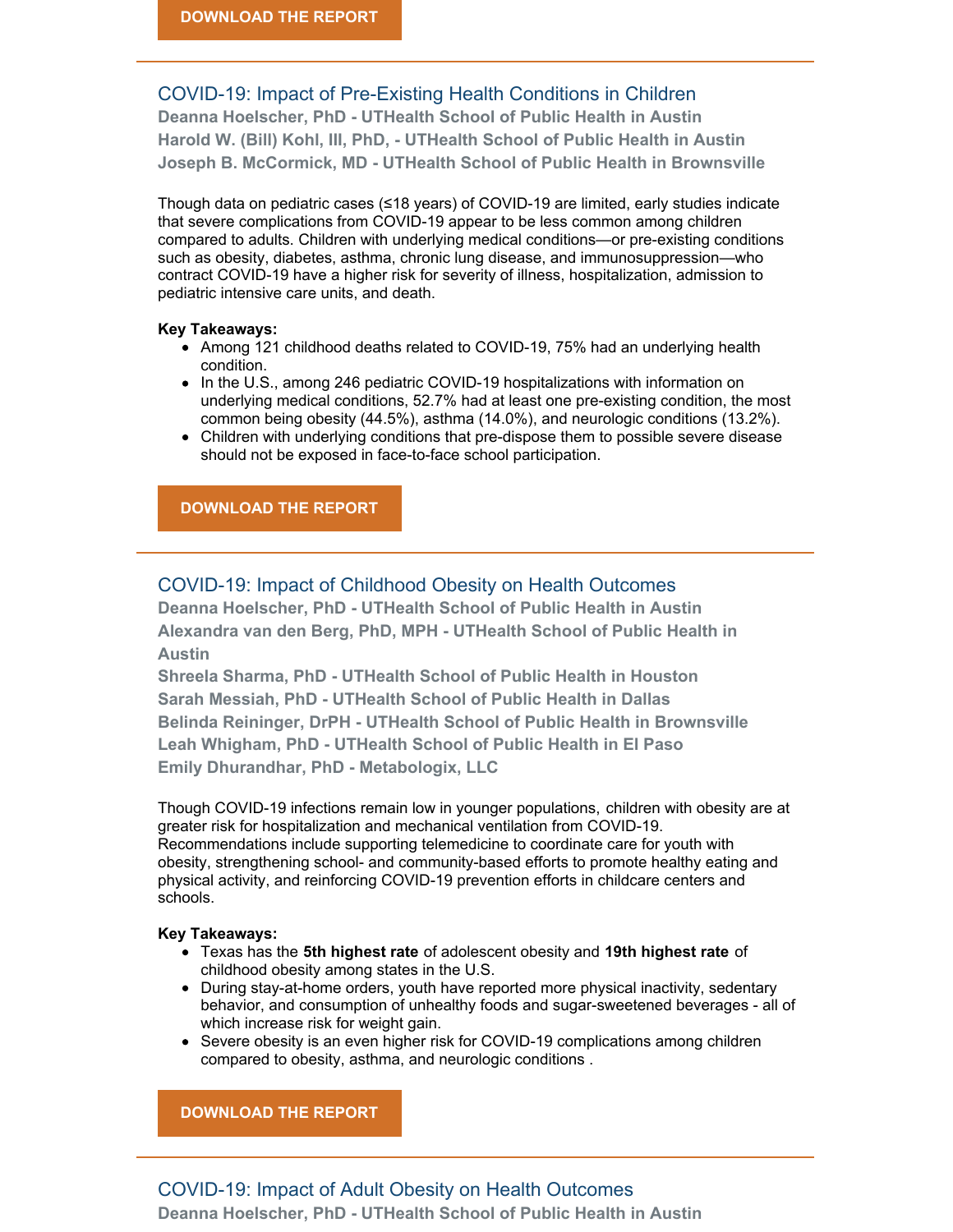**Alexandra van den Berg, PhD, MPH - UTHealth School of Public Health in Austin**

**Shreela Sharma, PhD - UTHealth School of Public Health in Houston Sarah Messiah, PhD - UTHealth School of Public Health in Dallas Belinda Reininger, DrPH - UTHealth School of Public Health in Brownsville Leah Whigham, PhD - UTHealth School of Public Health in El Paso Emily Dhurandhar, PhD - Metabologix, LLC**

Adults with obesity are at increased risk for severe illness, invasive mechanical ventilation, hospitalization, and death due to COVID-19. Prevalences of obesity and deaths from COVID-19 are substantially greater in the United States compared to other countries.

#### **Key Takeaways:**

- Obesity is a stronger predictor of severe COVID-19-related illness than cardiovascular or pulmonary disease.
- Many adults have difficulty maintaining a healthy diet and exercising, which are important precursors to maintaining a healthy weight gain, during stay-at-home orders.
- Black and Hispanic populations are disproportionately affected by chronic diseases (including obesity), increasing their risk for worse outcomes from COVID-19.

### **[DOWNLOAD](https://sph.uth.edu/research/centers/dell/legislative-initiatives/COVID-19 Adult Obesity.pdf) THE REPORT**

# **Highlights from TX RPC Members Conducting COVID-19 Research**

### Coronavirus in the United States

**Catherine Troisi, PhD - UTHealth School of Public Health in Houston**

Dr. Troisi, TX RPC Network Member, was quoted on the New York Times front page. In this article, she discusses how unpredictable coronavirus will be for the upcoming season, "What will happen, nobody knows," said Dr. Troisi.

#### **Key Takeaways:**

- Resurgence of the virus as universities and schools reopen and as colder weather pushes people indoors might have an impact on the nation's daily count of new cases.
- Early detection of COVID-19 and efforts to keep the virus away from vulnerable populations will result in fewer people needing to be placed on ventilators and improved outcomes for those who fall seriously ill.

**READ THE [ARTICLE](https://www.nytimes.com/2020/09/20/us/coronavirus-us-update.html)**

### COVID-19 During the Holidays

**Catherine Troisi, PhD - UTHealth School of Public Health in Houston**

Dr. Troisi, TX RPC Network Member, was interviewed on KTRK-Channel 13 to discuss safety measures in preparation for spending the holidays with families and friends. Dr. Troisi offers general advice on traveling and advice on safely traveling by plane.

#### **Key Takeaways:**

- Driving is safer than flying.
- Watch for COVID-like symptoms 2 weeks prior to traveling and try to quarantine 48 hours in a hotel or alone.
- If planning to fly, choose a window seat at the back of the plane to limit contact.

**READ THE [ARTICLE](https://abc13.com/society/how-to-enjoy-the-holidays-and-stay-safe-during-a-pandemic/6718705/)**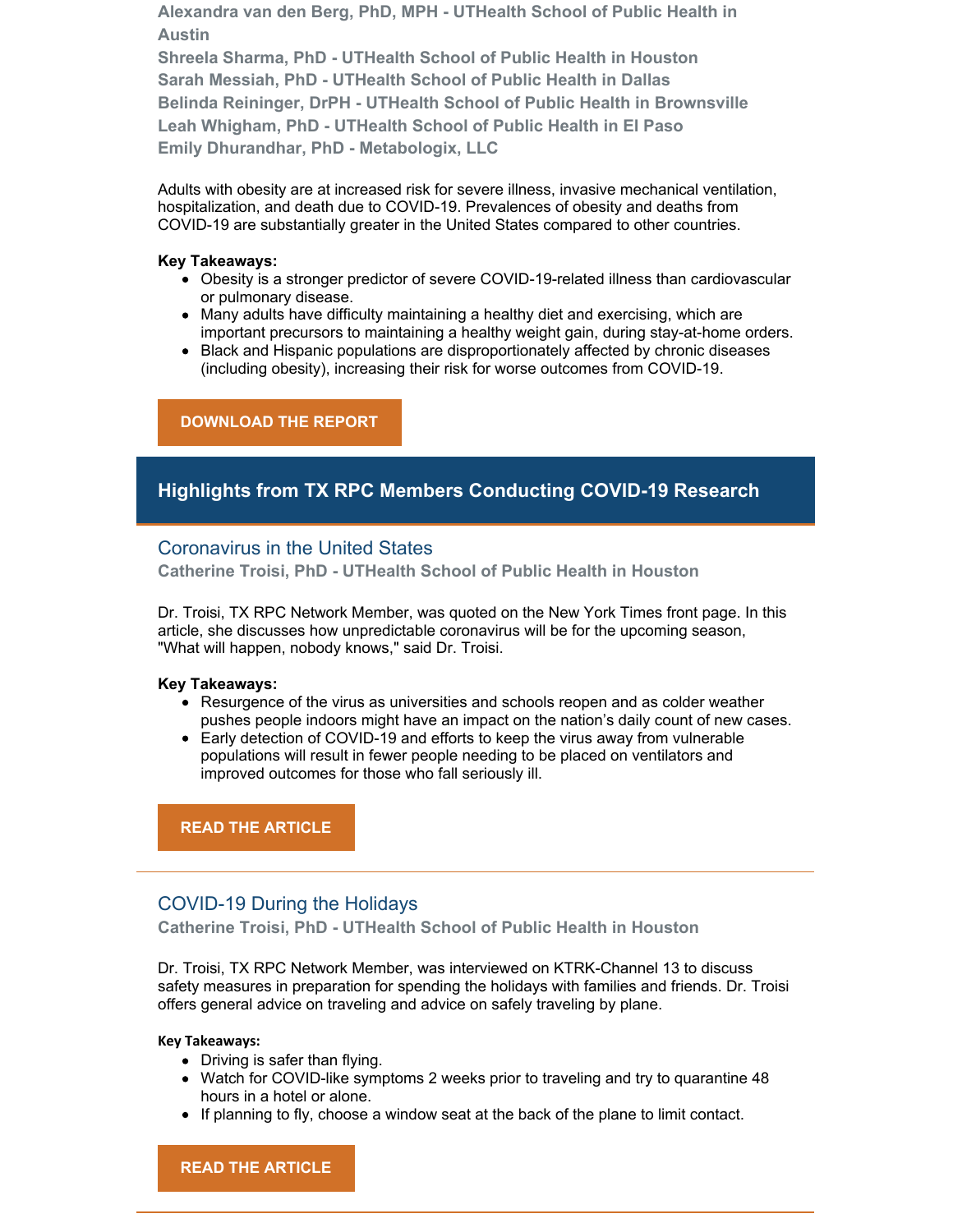# Reopening Texas Bars

**Catherine Troisi, PhD - UTHealth School of Public Health in Houston**

Prior to Gov. Greg Abbott's announcement of reopening bars at 50% capacity, which became effective on October 14th, TX RPC Network Member, Dr. Troisi, spoke to the Texas Tribune about Texas bars reopening and what this means for the state's COVID-19 rates. "The concern is that we do know what conditions are more amenable for spread. Bars pretty much check off every one of them," said Dr. Troisi.

#### **Key Takeaways:**

- Bars are designed for socializing and are places where it can be difficult to stay distanced and use face coverings.
- Bars are places where people tend to stay longer and meet others outside of their familiar social circles.

**READ THE [ARTICLE](https://www.texastribune.org/2020/10/05/texas-bars-coronavirus/)**

# COVID-19 Food Needs in Travis County 2-1-1 Call Analysis Summary Report - August 2020

**Kathryn Janda, PhD, MPH - UTHealth School of Public Health in Austin Alexandra van den Berg, PhD, MPH - UTHealth School of Public Health in Austin**

In April 2020, the City of Austin Office of Sustainability reached out to the UTHealth School of Public Health in Austin and Dell Medical School for assistance in identifying communities where there are unmet food needs in Austin due to COVID-19. In response, TX RPC Network Members Drs. Janda and van den Berg have been developing reports on food insecurity from March-August.

#### **Key Takeaways:**

- Two zip codes have been consistently recommended for strategic placement of emergency food assets due to their high food need call volume and lack of emergency food asset presence in the zip code.
- Overall and food need call volumes throughout August 2020 are still higher than they were in early March 2020, prior to the COVID-19 outbreak
- As of the end of September 2020, a local non-profit has added emergency food delivery to the 78747 zip code. The impact of the strategic placement of this asset could potentially be measured by analyzing October 2-1-1 call data.

**READ THE [REPORT](https://sph.uth.edu/research/centers/dell/resources/august 2-1-1 food needs report.pdf)**

### **August & September Publications by TX RPC Researchers**

### **September**

**Messiah, S. E.**, Xie, L., Atem, F., Mathew, S. M., Qureshi, F., Schneider, B. E., & Muñoz, N. C. (2020). Disparity Between United States Adolescent Class II and III Obesity Trends and Bariatric Surgery Utilization, 2015-2018. *Annals of surgery*.

Nguyen, L. H., Drew, D. A., Graham, M. S., Joshi, A. D., Guo, C. G., Ma, W., .. **Sharma, S. V.**,.. & Kwon, S. (2020). Risk of COVID-19 among front-line health-care workers and the general community: a prospective cohort study. *The Lancet Public Health*.

Shahani, L., **Glazier, S**., Ostrosky, L., **Lane, S.**, & Soares, J. C. (2020). Universal SARS-CoV-2 testing versus symptom based screening and testing in inpatient psychiatric setting. *Psychiatry research*, *293*, 113444. Advance online publication. **<https://doi.org/10.1016/j.psychres.2020.113444>**

Janda, K.M., Hood, R., Price, A., Night, S., Marty, W.E., Rohlich, A., Hanson, K., Espinoza, M.,